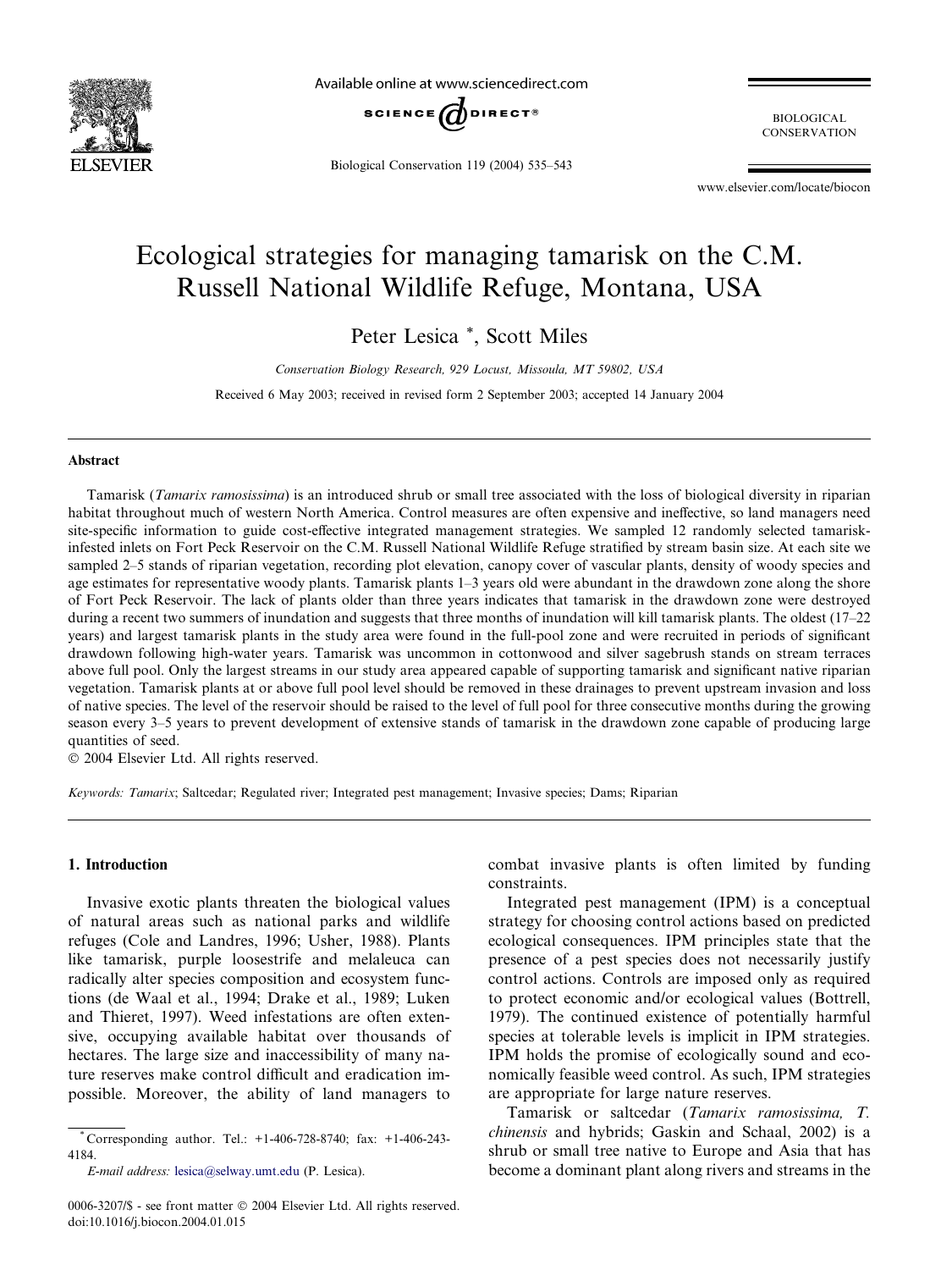southwestern US (Robinson, 1965). It has been present in Montana since at least 1960 (Swenson et al., 1982) and has been found along most major rivers in the eastern half of the state (Grubb et al., 1997). Tamarisk is adapted to colonizing moist, barren soil along streams (Everitt, 1980). It is also reported to invade the shorelines of lakes and reservoirs (Brotherson and Winkel, 1986; Duncan, 1997; Hudson, 1999; Tallent-Halsell and Walker, 2002) and wet meadows, especially where soils are saline (Carman and Brotherson, 1982). Seeds are produced throughout the growing season and germinate in wet soil, quickly sending down deep roots (Everitt, 1980; Merkel and Hopkins, 1957). It is a drought-tolerant, facultative phreatophyte, capable of surviving reductions in ground water levels detrimental to native cottonwood and willow because it obtains moisture from unsaturated soil as well as groundwater (Busch and Smith, 1995; Cleverly et al., 1997). Tamarisk is an early successional species with dispersal strategies and habitat requirements similar to native cottonwood and willow (Bradley and Smith, 1986; Merkel and Hopkins, 1957; Stromberg, 1997). It can replace the native cottonwood and willow where natural flow regimes or water chemistry have been altered (Busch and Smith, 1995; Cleverly et al., 1997). Tamarisk invasion is associated with lower native plant and small mammal diversity (reviewed in Brock, 1994) and may alter the avian composition of riparian communities (Ellis, 1995; Hunter et al., 1988), with insectivores and frugivores being more common in native vegetation (Cohan et al., 1978). The many adverse effects of tamarisk infestation have caused it to be considered one of the ten worst weeds in the US (Grubb et al., 1997) and listed as a noxious weed in Montana.

Large infestations of tamarisk occur along the 2600 km-long shoreline of Fort Peck Reservoir on the Charles M. Russell National Wildlife Refuge. Most infestations occur along the south shore in bays and inlets where drainages enter the reservoir (Pearce and Smith, 2003). Tamarisk can be controlled by herbicide treatment under some conditions (Duncan, 1997; Stevens and Walker, 1998). Inundation for periods of three months or more is also reported to kill tamarisk (Warren and Turner, 1975). However, control measures are often expensive and ineffective (Grubb et al., 1997; Stevens and Walker, 1998). Land managers need site-specific information on tamarisk ecology that will guide costeffective integrated management strategies and prioritize habitats for control.

Traditional chemical or mechanical treatments will be possible for only a small fraction of the infestations along Fort Peck Reservoir because of funding constraints, so an IPM approach is warranted. Control by manipulating reservoir levels may be possible for some shoreline stands. Costly control measures should be aimed at areas where tamarisk poses the greatest threats to native species and communities. The purpose of our study was to provide descriptions of habitats and geomorphologic settings threatened by tamarisk invasion. Knowing which stands can be killed by inundation and which stands most threaten native biological diversity will aid managers in planning integrated tamarisk management. Specifically we (1) determine the types of vegetation in which tamarisk occurs or is likely to occur, (2) provide information on the age of tamarisk stands and how they are likely to alter native plant communities, (3) develop criteria for managers on how to identify stands that are most likely to adversely affect native plant communities and the biological diversity they support, and (4) determine which hydrologic regimes destroy tamarisk at which elevations.

## 2. Methods

## 2.1. Study area

Fort Peck Reservoir is a 215 km-long impoundment of the Missouri River in northeast Montana. Fort Peck Dam was completed in 1940. The reservoir covers an area of 97,100 ha and has a shoreline of approximately 2575 km. Elevation of full pool is 685 m. Our study area was the south shore of Fort Peck Reservoir east of the mouth of the Musselshell River where most significant populations of tamarisk were found in 2000 (Pearce and Smith, unpublished data).

Fort Peck Reservoir is bounded on the south by steep bluffs and badland topography eroded from beds of Cretaceous-age sandstones and calcareous marine shales of the Hell Creek formation. Soils are sandy to clayey and calcareous (Veseth and Montagne, 1980). Streams entering the reservoir in the study area have drainage basins of more than 750,000 ha to less than 100 ha. Most streams are intermittent or ephemeral. All drainage basins occur at low elevations where winter snow pack is minimal, and most flood events occur during the growing season.

Climate of the region is semi-arid and continental. Jordan, at 795 m elevation, is the closest weather station, 37 km south of our study area. Mean annual precipitation between 1950 and 1980 was 318 mm with more than half (165 mm) falling in June through September. Snow cover was generally light with only 52 mm of precipitation falling between November and March. Mean January minimum and July maximum temperatures were  $-17.3$  and 31.8 °C, respectively (NOAA, 1982).

Upland vegetation in the study area is shrub-steppe dominated by sagebrush (Artemisia tridentata ssp. wyomingensis) and perennial grasses including needle-andthread (Stipa comata), western wheatgrass (Agropyron smithii) and blue grama (Bouteloua gracilis). Vegetation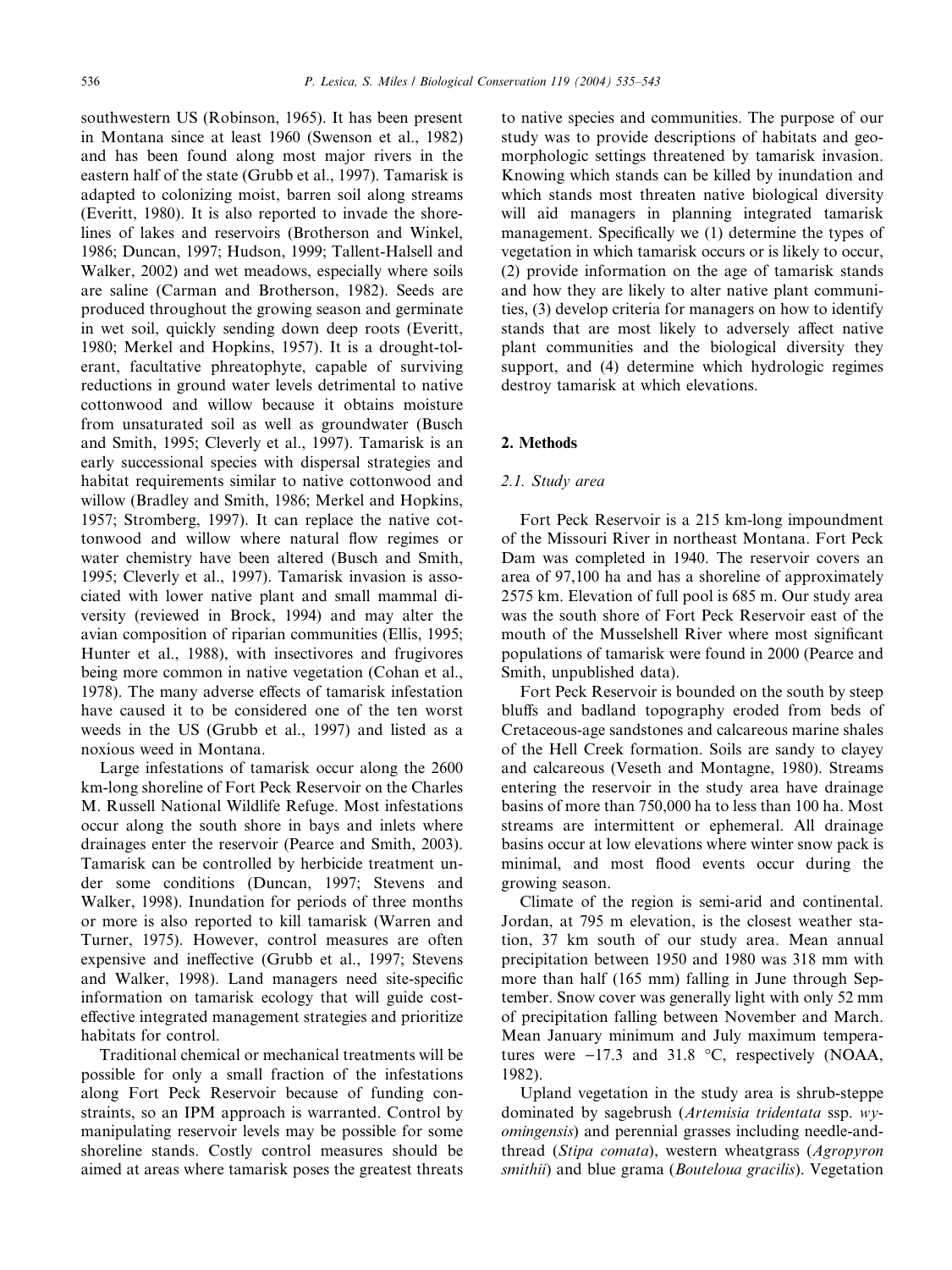of uppermost river terraces is dominated by silver sagebrush (Artemisia cana) and western wheatgrass. Groves of Great Plains cottonwood (Populus deltoides) occur along some of the larger tributaries. Moist, mineral soil is exposed along the margins of the reservoir when water level is below full pool. This drawdown zone is extensive in ''inlets'' where relatively flat-bottomed stream valleys have been inundated. The short-lived vegetation of these drawdown zones is composed of numerous early-seral species including cottonwood, willow (*Salix* spp.) and tamarisk.

# 2.2. Field methods

We sampled 12 of the 37 inlet sites in our study area reported to have at least 50 tamarisk plants (Pearce and Smith, unpublished data).We randomly selected four inlet sites from each of three stream-basin size classes: (1) 100– 1000 ha, (2) 1001–10,000 ha, and (3)  $>10,000$  ha (Fig. 1). At each study site, we sampled a representative  $500 \text{ m}^2$ circular plot subjectively located in each distinct wetland and riparian vegetation type present (Hansen et al., 1995). Each site had 2–5 sample plots for a total of 39 plots. We sampled stands with tamarisk when it was present.

For each sample plot, we estimated tall-cottonwood  $(\geq 5$  m high) canopy cover with a spherical densiometer at plot center. Canopy cover of vascular plant species that occurred more than twice in a plot was estimated to the nearest 5%. Vascular plant nomenclature follows Great Plains Flora Association (1986). We recorded the number of cottonwood trees in each of four size classes:



Fig. 1. Location of 12 study sites (black squares) along the south shore of Fort Peck Reservoir on the C.M. Russell National Wildlife Refuge (outlined).

(1) seedling  $-$  <135 cm high or <2.5 cm diameter at breast height (dbh); (2) sapling  $- \ge 135$  cm high and 2.5–13 cm dbh; (3) pole – 13–23 cm dbh; and (4) mature  $-$  >23 cm dbh. We recorded the number of tamarisk and willow plants in each of three size classes: (1) small –  $< 0.5$  m high; (2) medium – 0.5–1.0 m high; (3) large –  $>1.0$  m high. When plant density was high, we obtained estimates of woody species from eight,  $0.8-7.1$  m<sup>2</sup> circular microplots placed along four, evenly spaced plot radii. Microplot size was adjusted to obtain an easily countable number of stems per plot. Otherwise, we counted all plants of these riparian woody species in the macroplot. We estimated the height of tamarisk to the nearest 0.5 m with a range pole.

We obtained age estimates of tamarisk and cottonwood from two representative plants in the dominant size class and at least one plant in subordinate classes in each plot. Pole and mature cottonwood ages were derived from increment cores taken just above ground level. Age of seedling and sapling cottonwoods were taken from cross sections taken just above root branching. Estimates of larger cottonwoods were likely to be less than the actual age because ground level is often not the level of the establishment surface (Bradley and Smith, 1986; Scott et al., 1997). Tamarisk and willow branch at the establishment surface of the substrate during the first or second year of growth. Age estimates for these plants were obtained from cross-sections of excavated plants taken at the point just below the union of the lowest stems.

We recorded the location of each plot with a Garmin GPS76, a hand-held, 12-channel global positioning system receiver using the WGS-84 datum. Plot elevations above full pool were estimated from digital USGS topographic maps using the recorded GPS location. We recorded plot elevations at or below full-pool level using a rotating-beam laser level by determining height above reservoir level and adding to reservoir level recorded at Fort Peck Dam at noon of that day (US Army Corp of Engineers, personal communication). We were unable to record elevations for Big Dry Creek plots at or below full pool because the reservoir was many kilometers away across the low-gradient drawdown zone.

### 2.3. Data analysis

We employed indirect gradient analysis to reveal underlying environmental gradients. Plots and common (present in  $\geq 3$  plots) native species were ordinated using detrended correspondence analysis (DCA; Ejrnaae, 2000; Gauch, 1982) using canopy cover as the measure of species abundance. Computations were performed with PC-ORD (McCune and Mefford, 1995). We used Spearman's non-parametric correlation coefficient  $(\rho)$  to assess the significance of associations between stand vegetation (as determined by DCA) and stand elevation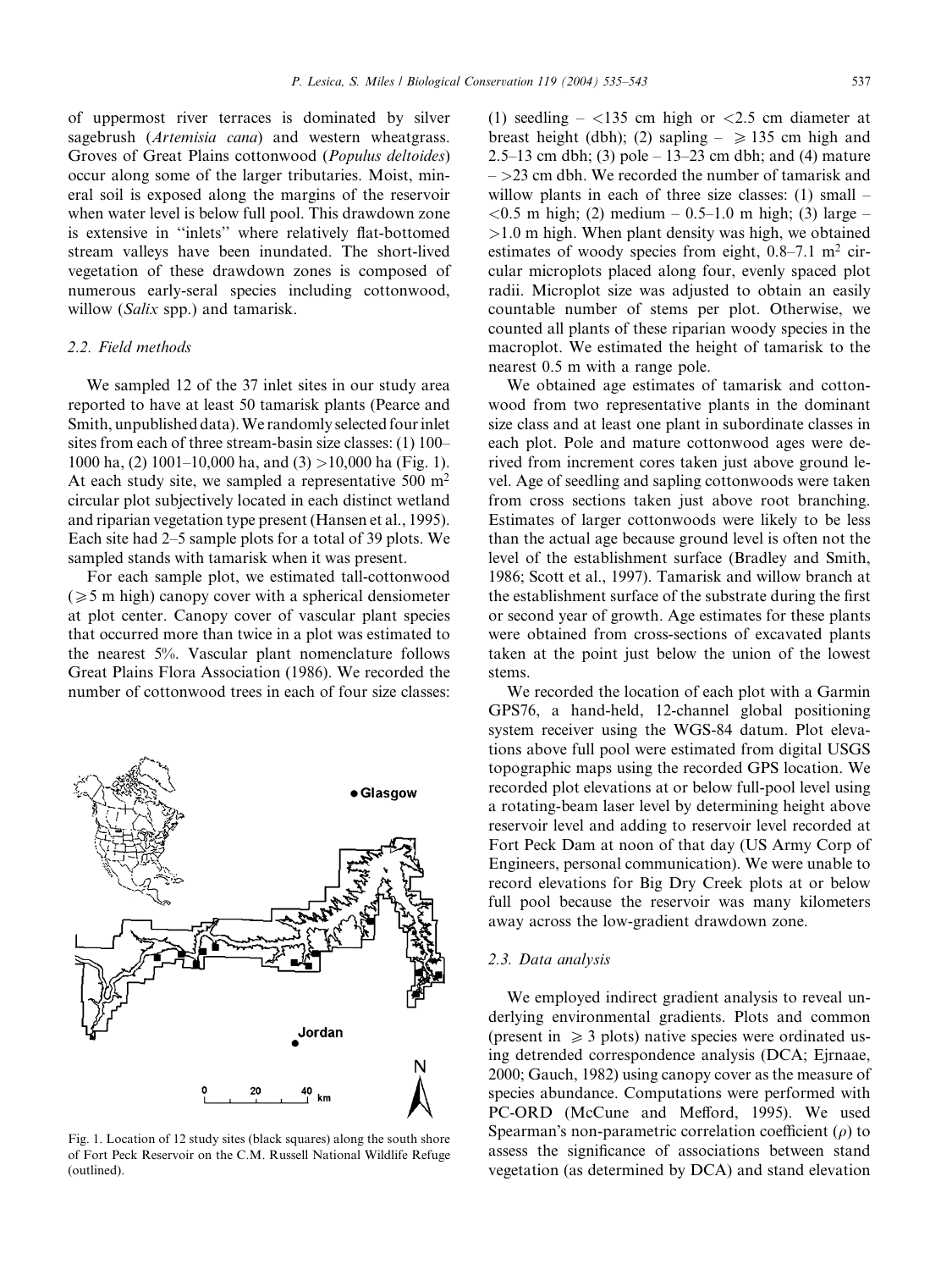and age. Stand age was taken as the age of the oldest woody plant measured in the sample plot.

## 3. Results

# 3.1. Vegetation ordination

We identified five riparian plant community types classified by Hansen et al. (1995): (1) Great Plains Cottonwood/Recent Alluvial Bar community type, (2) Western Wheatgrass habitat type, (3) Silver Sagebrush/ Western Wheatgrass habitat type, (4) Sharp Bulrush habitat type and (5) Great Plains Cottonwood/Herbaceous community type. Hansen et al. (1995) mention but do not describe a tamarisk (saltcedar) community type.

We ordinated sample plots in a three-dimensional solution based on the structure of the correlations among plots and species using DCA. The first axis of this solution accounted for 49% of the variation in stand composition. DCA axis 1 appeared to be a successional gradient (Fig. 2(a)). Squirreltail barley (Hordeum juba-



Fig. 2. Results of detrended correspondence analysis. (a) Species: Agropyron smithii (AGRSMI), A. trachycaulum (AGRTRA), Ambrosia psilostachya (AMBPSI), Artemisia cana (ARTCAN), A. ludoviciana (ARTLUD), Aster brachyactis (ASTBRA), A. pansus (ASTPAN), Calamovilfa longifolia (CALMON), Conyza canadensis (CONCAN), Distichlis stricta (DISSTR), Elymus canadensis (ELYCAN), Glycerrhiza lepidota (GLYLEP), Grindellia sauarrosa (GRISOU), Helianthus maxmillianii (HELMAX), Hordeum jubatum (HORJUB), Populus deltoides (POPDEL), Potentilla paradoxa (POTPAR), Puccinellia nuttalliana (PUCNUT), Scirpus pungens (SCIPUN), Spartina pectinata (SPAPEC), Stipa viridula (STIVIR), Xanthium strumarium (XANSTR). (b) Sample plots giving plot age/plot elevation relative to full pool level.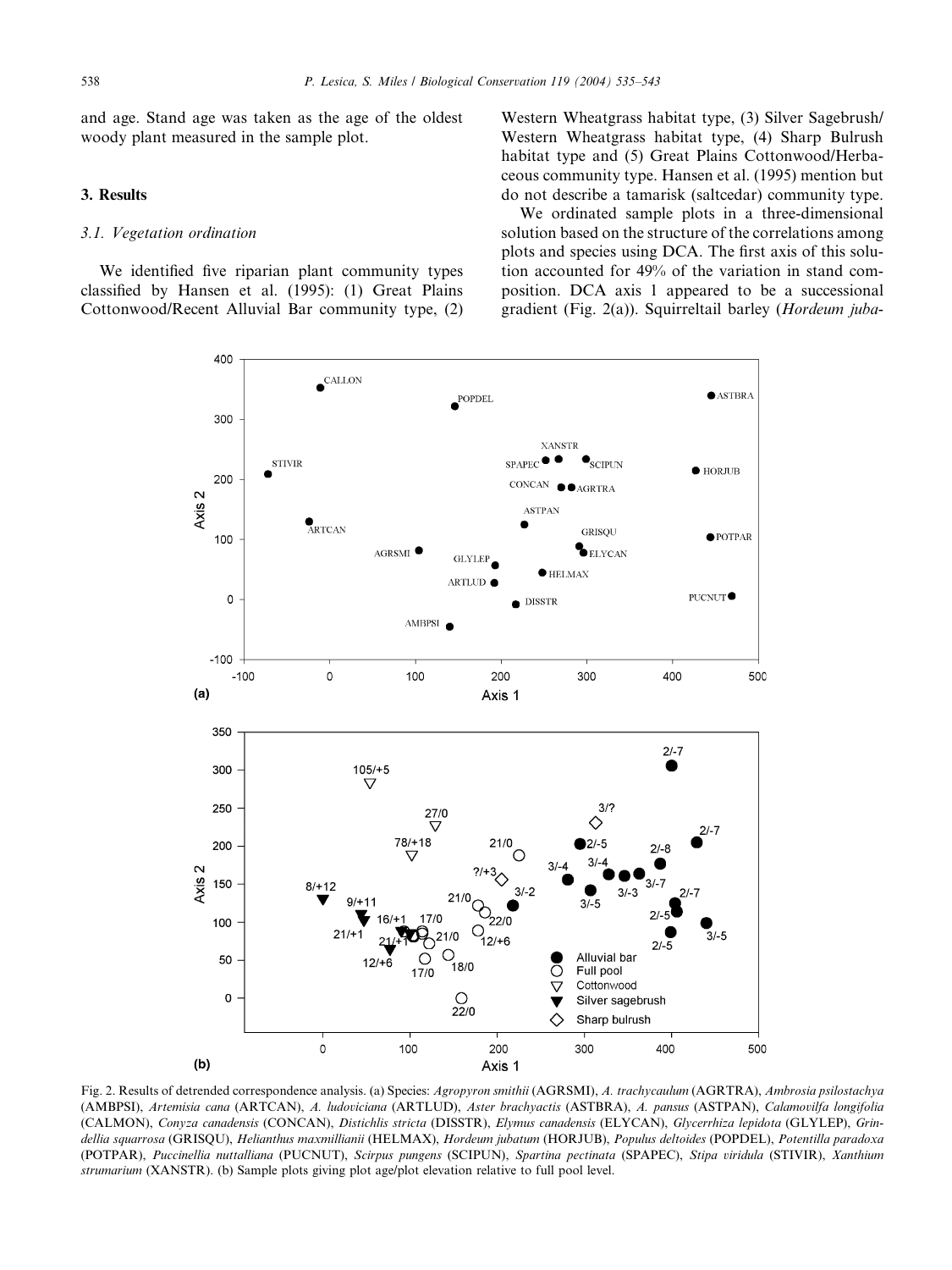tum), cinquefoil (Potentilla paradoxa), gumweed (Grindelia squarrosa) and aster (Aster brachyactis) had high scores on DCA axis 1 and are early-seral species characteristic of bare mineral soil. Silver sagebrush, western wheatgrass, green needlegrass (Stipa viridula) and sandreed (Calamovilfa longifolia) had high scores and are typical of shrub-steppe vegetation. There was a strong correlation between DCA axis 1 scores and age of the oldest woody plant sampled (Spearman's  $\rho = 0.67$ ,  $p < 0.001$ ; Fig. 2(b)). There was also a strong correlation between the elevation and vegetation of the stands (Spearman's  $\rho = 0.86$ ,  $p < 0.001$ ; Fig. 2(b)). Age and elevation together accounted for 79% of the variation in DCA axis 1 scores. The second DCA axis accounted for 30% of the variation in species composition and separated late-seral cottonwood stands from those dominated by silver sagebrush (Fig. 2(b)).

## 3.2. Occurrence of tamarisk

Tamarisk plants 1–3 years old and 0.5–1.5 m high were abundant in the drawdown zone ( $\leq 685$  m) along the shore of Fort Peck Reservoir in association with Great Plains Cottonwood/Recent Alluvial Bar vegetation (Fig. 2(b)). We observed colonies of dead tamarisk apparently killed by inundation. The Sharp Bulrush community type below full pool along Big Dry Creek had 3 year-old tamarisk plants at 0.2 plants/m2, while the stand along Nelson Creek was above full pool and did not support tamarisk. We observed little seed production in these stands, although we did not quantify the relationship between age and fecundity.

Most stands of tamarisk in the Western Wheatgrass habitat type occurred on stream terraces at or just above full-pool level of the reservoir (684.5–686.5 m). Tamarisk plants were 2–22 years old; those in the largest size class were 17–22 years old and averaged 3.1 m high (Fig. 2(b)). The oldest and largest tamarisk in the study area were found in this habitat. We also sampled the Western Wheatgrass habitat type on stream terraces above full pool at two sites. The largest tamarisk plants in these stand were 5–12 years old and 2 m high.



Fig. 3. (a) number of sampled tamarisk plants recruited in 1978 through 2002 (tick marks are placed at January of each year) and (b) monthly level of Fort Peck Reservoir January, 1978 through December 2000.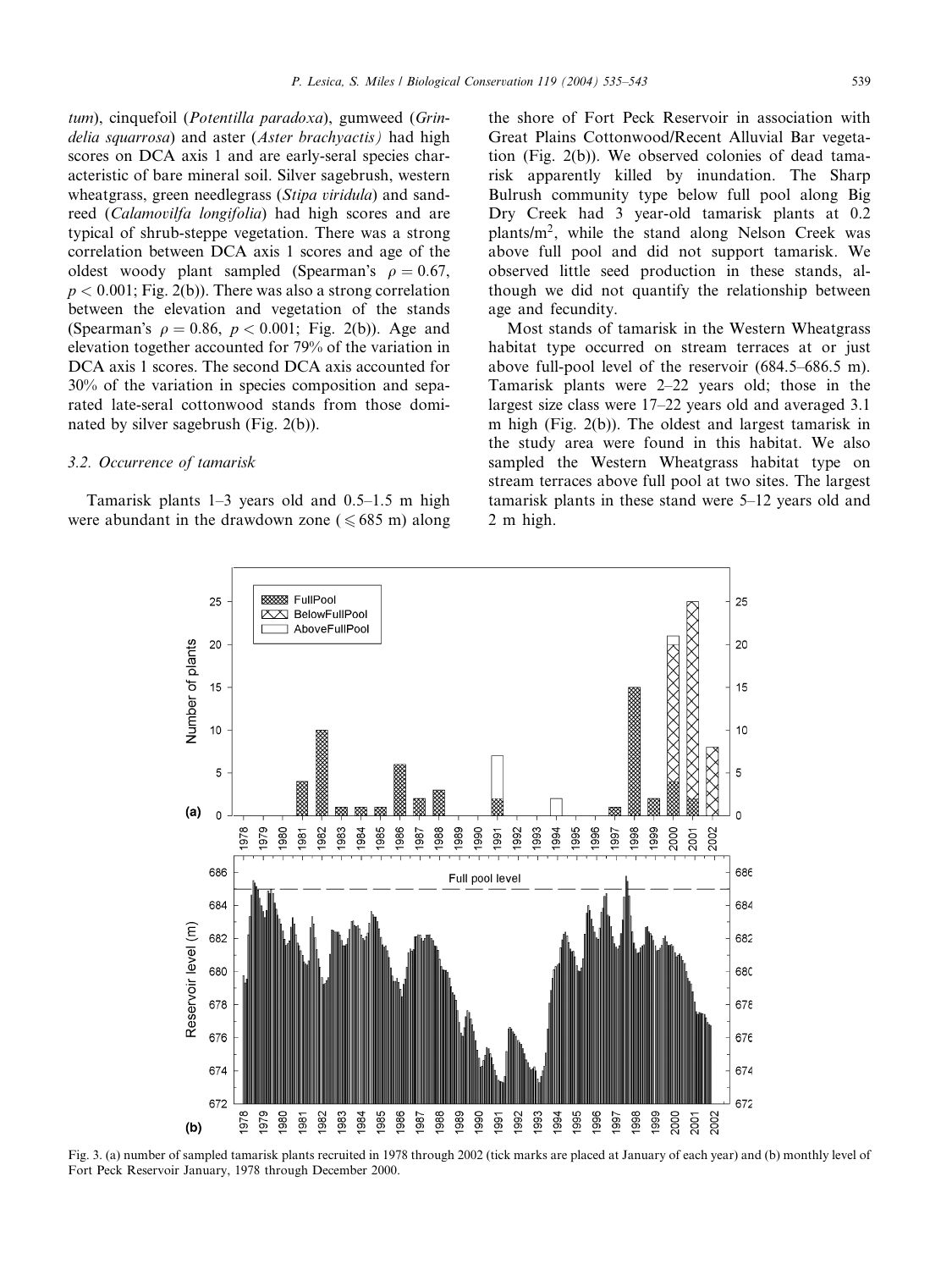Cottonwood and silver sagebrush stands occurred on stream terraces at or above the full-pool level of Fort Peck Reservoir. Tamarisk occurred in five of the nine stands sampled. Plants were 9–22 years old and 2–4 m high. Tamarisk occurred only near stream channels. Stands with tamarisk were below 692 m in elevation, while all but one without were higher than 695 m.

# 3.3. Tamarisk age distribution

Sampled tamarisk plants ranged in age from 1 to 22 years old. Our sampling was not adequate to accurately determine age-class distributions at any site or across the study area. Nonetheless, the frequency distribution of sampled tamarisk ages suggests that recruitment and survival among years was varied (Fig. 3(a)). All plants sampled in the drawdown zone were 1–5 years old, having recruited since the high-water years of 1996 and 1997 (Fig. 3). Ages of tamarisk plants in the full-pool zone were more widely distributed. Recruitment occurred commonly in 1981–1982, 1986 and 1998, all were periods of significant drawdown following high-water years (Fig. 3).

Stands of tamarisk were even-aged  $(\pm 1 \text{ yr})$  in the drawdown zone. Sixty-four percent of stands in the fullpool zone supported at least two tamarisk cohorts separated by at least five years. Tamarisk plants were the same age as willow and cottonwood in the drawdown zone. Tamarisk were 0–7 years older than silver sagebrush plants in the four Silver Sagebrush/Western Wheatgrass stands where both occurred and 3–6 years younger than cottonwoods in the one stand where both occurred together.

## 4. Discussion

US national wildlife refuges were established to conserve and protect animal diversity and associated habitats (Zaslowsky, 1986). Results of our study provide a basis for IPM of tamarisk on the C.M. Russell National Wildlife Refuge aimed at protecting native biological diversity. We first provide a description of habitat relationships for native riparian vegetation followed by a discussion of where tamarisk has or is likely to invade, We use this information to suggest low-cost control measures and a system to prioritize laborintensive site-specific eradication.

#### 4.1. Riparian vegetation dynamics

Riparian vegetation in the study area was not diverse. We observed only five vegetation types, and only three of these, Great Plains Cottonwood/Recent Alluvial Bar community type, Western Wheatgrass habitat type and Silver Sagebrush/Western Wheatgrass habitat type, were common. The Sharp Bulrush habitat type and Great Plains Cottonwood community type occurred only along streams with drainage basins greater than 10,000 ha. Although sandbar (Salix exigua) and yellow (S. lutea) willows were common in the drawdown zone, we did not observe a willow community in the study area. Many streams entering Fort Peck Reservoir west of the Musselshell River (outside our study area) have more diverse and extensive riparian vegetation (S. Miles, observations), probably because they have montane headwaters with stronger spring runoff and more perennial flows. Livestock grazing may have eliminated native woody riparian vegetation along perennial or strongly intermittent streams (reviewed in Belsky et al., 1999; Kauffman and Krueger, 1984). However, the lack of any wetland indicator species (Reed, 1988) along ephemeral drainages in our study area suggests that the paucity of willows and cottonwoods is due to hydrologic regimes that are not wet enough long enough.

The strong association between riparian vegetation, stand age and elevation reflects the successional relationship among vegetation types (Boggs and Weaver, 1994; Hansen et al., 1995, p. 211). Moist, bare alluvium deposited by flooding streams is colonized by annuals, biennials, short-lived perennials as well as small-seeded woody species such as cottonwood, willow and tamarisk. Continued deposition along streams or channel migration causes the site to become drier and higher. The ground layer is invaded by long-lived, more competitive species, such as western wheatgrass. Cottonwood and willows become older and larger if they are present. Eventually the site becomes dry enough to be colonized by silver sagebrush. Willows die out after 20– 30 years, but cottonwood remains on the site for about 100 years, assuming it is not destroyed by fire or harvested by beavers or humans. Sites immediately adjacent to permanently inundated stream channels may remain wet enough to support swards of sharp bulrush.

Fort Peck Reservoir with its fluctuating water levels creates habitats different from those associated with natural riparian systems. The drawdown zone experiences repeated cycles of inundation (Fig. 3(b)) that prevent vegetation from proceeding beyond the earliest stages of succession (i.e., Alluvial Bar community type). Cottonwood and willow never become old enough to attain significant height or reproductive maturity in this zone. Immediately above the drawdown zone floodplain soils commonly remain moist without experiencing inundation. This full-pool zone (684.5–686.5 m) is stable and moist enough to support Western Wheatgrass habitat type vegetation but too wet to be colonized by silver sagebrush. The full-pool zone, created by the impoundment, provides the habitat where the vast majority of mature (i.e., reproductive) tamarisk plants occurred. Cottonwood and willow sometimes occurred in the full-pool zone but were usually harvested by beavers,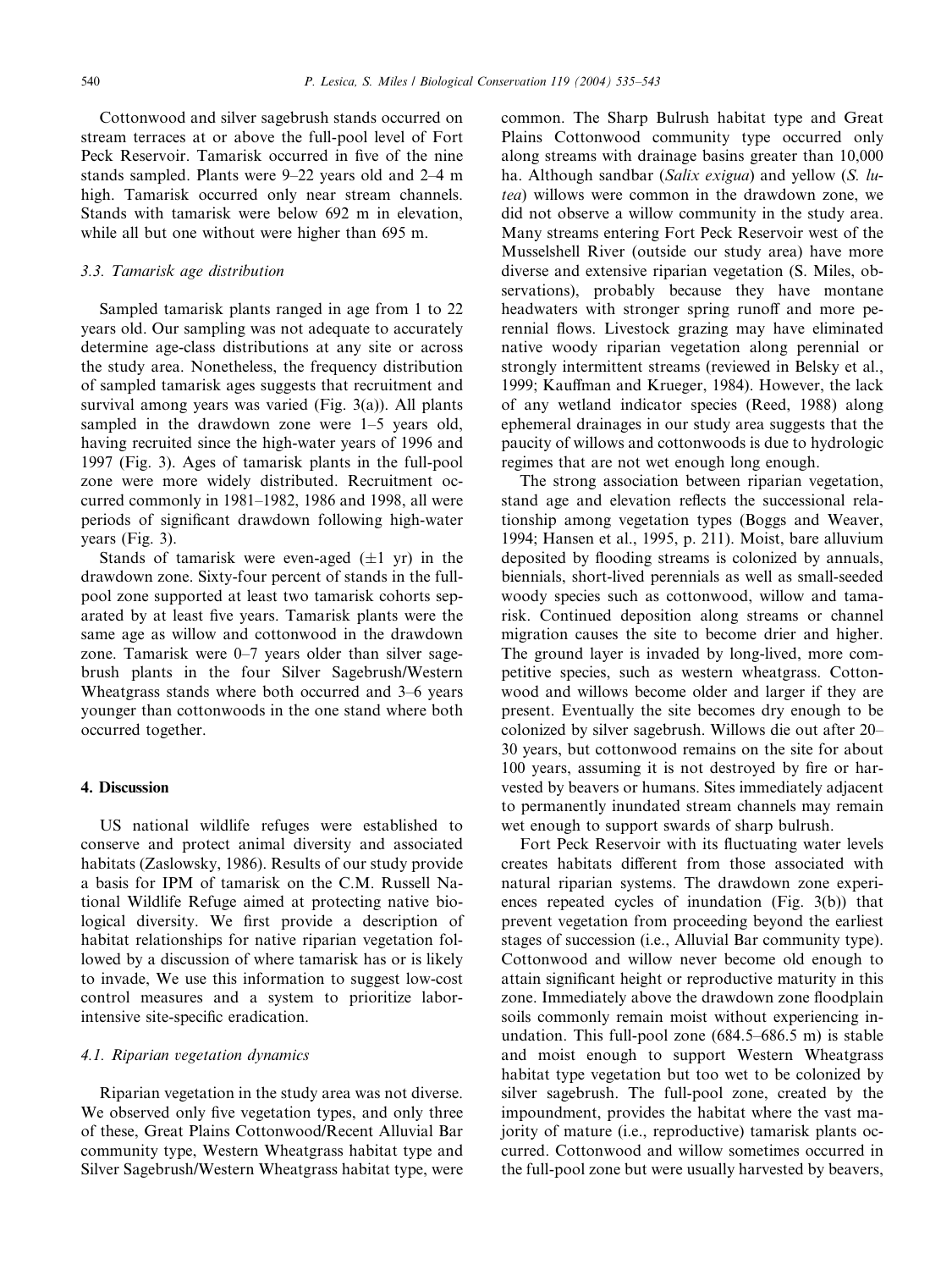while we never observed beaver damage to tamarisk (Lesica and Miles, 2004).

## 4.2. Tamarisk dynamics

Tamarisk is well adapted to invade moist, disturbed habitats adjacent to water bodies (DiTomaso, 1998; Everitt, 1980). It produces large numbers of small, windborne seeds that disperse widely and germinate upon contact with bare, moist soil. It is a facultative phreatophyte that grows quickly and is capable of surviving alluvial deposition as well as short periods of inundation. Tamarisk will colonize point bars and other depositional features along streams where there is sufficient moisture (Lesica and Miles, 2000; Sexton, 2000; Shafroth et al., 1998; Warren and Turner, 1975). In our study area such sites occurred only along the largest streams (basins  $>10,000$  ha). These are the same sites capable of supporting cottonwood forests and willow thickets. Native biological diversity is most at risk in these largest stream basins.

Tamarisk may be better adapted to colonizing many prairie streams in the study area and other parts of the Northern Great Plains than native woody species. Cottonwood and willow are adapted to establish on snowmelt streams, by producing short-lived seed that germinates as flood waters decline in late spring (Mahoney and Rood, 1998; Segelquist et al., 1993). However, most tributaries of the Missouri River east of the Musselshell River have low-elevation watersheds with little winter snow accumulation. Flooding of these streams is more likely to occur following summer convectional storms. Cottonwood and willow seed are not usually available at these times. However, tamarisk produces seed throughout most of the growing season and is able to take advantage of summer floods (Merkel and Hopkins, 1957; Warren and Turner, 1975).

Tamarisk was abundant in the drawdown zone along the shoreline of Fort Peck Reservoir. Recruitment in the drawdown zone occurred in a period of relatively low reservoir levels following one or two years of high water. Reservoir levels were near or above full pool in June through August in 1996 and again in June through September in 1997 (Fig. 3(b)). Tamarisk plants greater than five years old were never observed at an elevation lower than 685 m. The lack of plants older than five years indicates that tamarisk in the drawdown zone were killed during the two summers of inundation. The zone was quickly recolonized by tamarisk in 1998 when the water retreated (Fig. 3). Our results and observations of others suggest that three months of inundation will kill tamarisk plants (Warren and Turner, 1975).

Tamarisk was also common in the Western Wheatgrass habitat type in the full-pool zone of the reservoir. In addition, 12 year-old tamarisk occurred in this habitat type on a low terrace along Seven Blackfoot Creek 6 m above full pool. It appears that tamarisk established most abundantly in the full-pool zone during periods of drawdown immediately after a period of maximum water level (1981–1982, 1986, 1998; Fig. 3). This slowly declining hydrologic regime is similar to that for an alluvial bar of a large river during and after a flood event (Mahoney and Rood, 1998; Segelquist et al., 1993). Early survival of tamarisk in this habitat may depend on subirrigation provided by the reservoir.

The Western Wheatgrass habitat type is widespread in eastern Montana and the Northern Great Plains in swales and depressions and on terraces where overland flow and fine-textured soils provide a greater than normal moisture regime (Hansen et al., 1995). Our sample stands in the full-pool zone may have a higher water table than most of those occurring outside the influence of the reservoir. Nonetheless, our results suggest that tamarisk may be able to invade the Western Wheatgrass habitat type, especially with disturbance or where it is found associated with depressional wetlands or stock ponds. The long-term effects of tamarisk on this community are not known; however, perennial grass cover will undoubtedly decline under shade of the invading shrub.

Tamarisk was uncommon above the influence of the reservoir in this arid region. We sampled only nine stands of riparian vegetation in the 12 study drainages that were above the full-pool zone ( $\geq 2$  m above full pool), and tamarisk occurred in only three of these. At Hell Creek and Johnson Coulee, tamarisk occurred in the Silver Sagebrush/Western Wheatgrass habitat type, while along Seven Blackfoot Creek it was found in the Western Wheatgrass habitat type. In all three cases tamarisk occurred only in close proximity to the channel. Tamarisk was usually older than silver sagebrush in stands where both occurred, suggesting that tamarisk invaded these sites while they were dominated by western wheatgrass, before they became dry enough to support sagebrush.

#### 4.3. Management recommendations

Many of the following recommendations are specific to our study area along the south shore of Fort Peck Reservoir. Impoundments in more humid or more arid climates or landscapes with headwaters with snow-melt recharge are likely to have different vegetation dynamics. Nonetheless, the conceptual framework for developing IPM strategies demonstrated in this study will be appropriate in many other settings.

Repeated cycles of inundation and drawdown will continue to provide moist, bare soil for colonization by tamarisk in the drawdown zone along the shore of Fort Peck Reservoir. Mature stands of tamarisk will eventually be present in the full-pool zone of most bays and inlets of Fort Peck Reservoir because the high water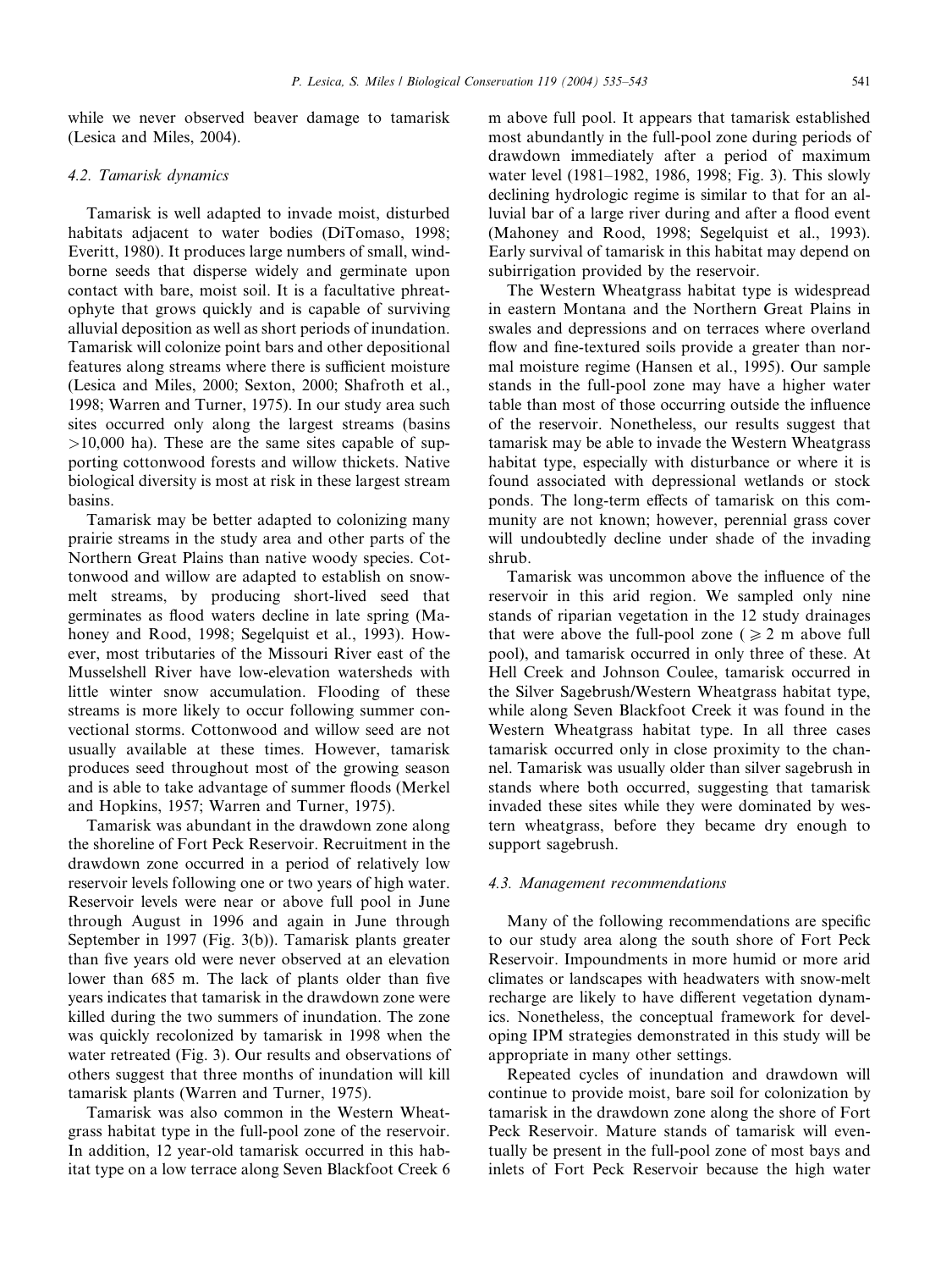table and moderate levels of disturbance without prolonged inundation provide long-term habitat. The largest tamarisk stands will be present in bays of larger streams where low topographic relief of the valleys produces an extensive full-pool zone.

Chemical and mechanical eradication of tamarisk along the 2600 km-long shoreline of Fort Peck Reservoir will not be possible. We propose an IPM-type strategy in which active control efforts are directed toward infestations that pose the greatest threat to the biological values of the C.M. Russell National Wildlife Refuge. In addition, more passive control methods can be employed to manage less critical but more widespread infestations. This strategy engenders five recommendations.

- (1) Control measures will not be necessary for silver sagebrush or old cottonwood stands. Mature cottonwood stands (>30 years) did not support tamarisk invasion, probably because the water table has been too far below the surface since tamarisk was introduced to the region. Stands of silver sagebrush vegetation are abundant in our study area. However, these stands will be little threatened because tamarisk appears to be confined to the immediate vicinity of stream channels above the full pool zone.
- (2) Tamarisk established abundantly in the band of alluvial bar vegetation along the entire shoreline of Fort Peck Reservoir. However, this vegetation zone is below full pool, and our observations suggest that mature tamarisk stands capable of producing large quantities of seed will be killed by flooding if the reservoir level is raised to full pool for three consecutive months between June and September approximately every five years.
- (3) Tamarisk is also abundant in western wheatgrass vegetation associated with the full-pool zone of inlets where drainages enter the reservoir. These stands cannot be controlled by flooding, so targets for intensive control efforts must be prioritized. Sharp bulrush and young cottonwood stands are important components of biological diversity in this semi-arid environment and are vulnerable to tamarisk invasion. However, these vegetation types have limited distribution in the study area, occurring only along streams with drainage basins greater than 10,000 ha. Tamarisk infestations along these larger drainages, especially in the full-pool zone should be treated on a continual basis to help prevent upstream invasion and loss of critical wildlife habitat. Smaller, ephemeral streams rarely support significant riparian vegetation in our study area, so controlling tamarisk at associated inlets is less important.
- (4) The abundance of tamarisk in the full-pool zone of the reservoir also suggests that tamarisk may invade swales and pond margins dominated by western wheatgrass. Disturbance associated with livestock

grazing may provide tamarisk's bare-soil regeneration niche. Stock ponds in the vicinity of the reservoir should be monitored for infestations.

(5) Tamarisk invasion of riparian areas can be curtailed by managing for the more competitive, native cottonwood (Lesica and Miles, 2001; Sher et al., 2000, 2002). Cattle prefer to browse cottonwood and willow compared to tamarisk (Lesica and Miles, 2000). Livestock grazing should be carefully managed in the larger drainages to allow cottonwood and willow regeneration and growth to maturity. Beavers may have to be controlled in some areas to allow cottonwood stands to develop (Lesica and Miles, 2004).

### Acknowledgements

We are grateful to Steve Henry for help in study design and development. Lara Smith with the US Army Corps of Engineers provided us with recent lake level information. Partial funding was provided by the US Fish and Wildlife Service through a challenge cost-share agreement (60181-2-J349). Two anonymous reviewers gave helpful comments on an earlier version of the manuscript.

## References

- Belsky, A.J., Matzke, A., Uselman, S., 1999. Survey of livestock influences on stream and riparian ecosystems in the western United States. Journal of Soil and Water Conservation 54, 419–431.
- Boggs, K., Weaver, T., 1994. Changes in vegetation and nutrient pools during riparian succession. Wetlands 14, 98–109.
- Bottrell, D.G., 1979. Integrated pest management. Council on Environmental Quality, Washington DC.
- Bradley, C.E., Smith, D.G., 1986. Plains cottonwood recruitment and survival on a prairie meandering river floodplain, Milk River, southern Alberta and northern Montana. Canadian Journal of Botany 64, 1433–1442.
- Brock, J.H., 1994. Tamarix spp. salt cedar, an invasive exotic woody plant in arid and semi-arid riparian habitats of western USA. In: de Waal, L.C., Child, L.E., Wade, P.M., Brock, J.H. (Eds.), Ecology and management of invasive riverside plants. John Wiley & Sons, New York, pp. 27–44.
- Brotherson, J.D., Winkel, V., 1986. Habitat relationships of saltcedar (Tamarix ramosissima) in central Utah. Great Basin Naturalist 46, 535–541.
- Busch, D.E., Smith, S.D., 1995. Mechanisms associated with decline of woody species in riparian ecosystems of the southwestern US. Ecological Monographs 65, 347–370.
- Carman, J.G., Brotherson, J.D., 1982. Comparisons of sites infested and not infested with saltcedar (Tamarix pentantra) and Russian olive (Elaeagnus angustifolia). Weed Science 30, 360–364.
- Cleverly, J.R., Smith, S.D., Sala, A., Devitt, D.A., 1997. Invasive capacity of Tamarix ramosissima in a Mojave Desert floodplain: the role of drought. Oecologia 111, 12–18.
- Cohan, D. R., Anderson, W., Ohmart, R. D. (1978). Avian population responses to saltcedar along the lower Colorado River. USDA Forest Service General Technical Report WO-12 (pp. 371–381).